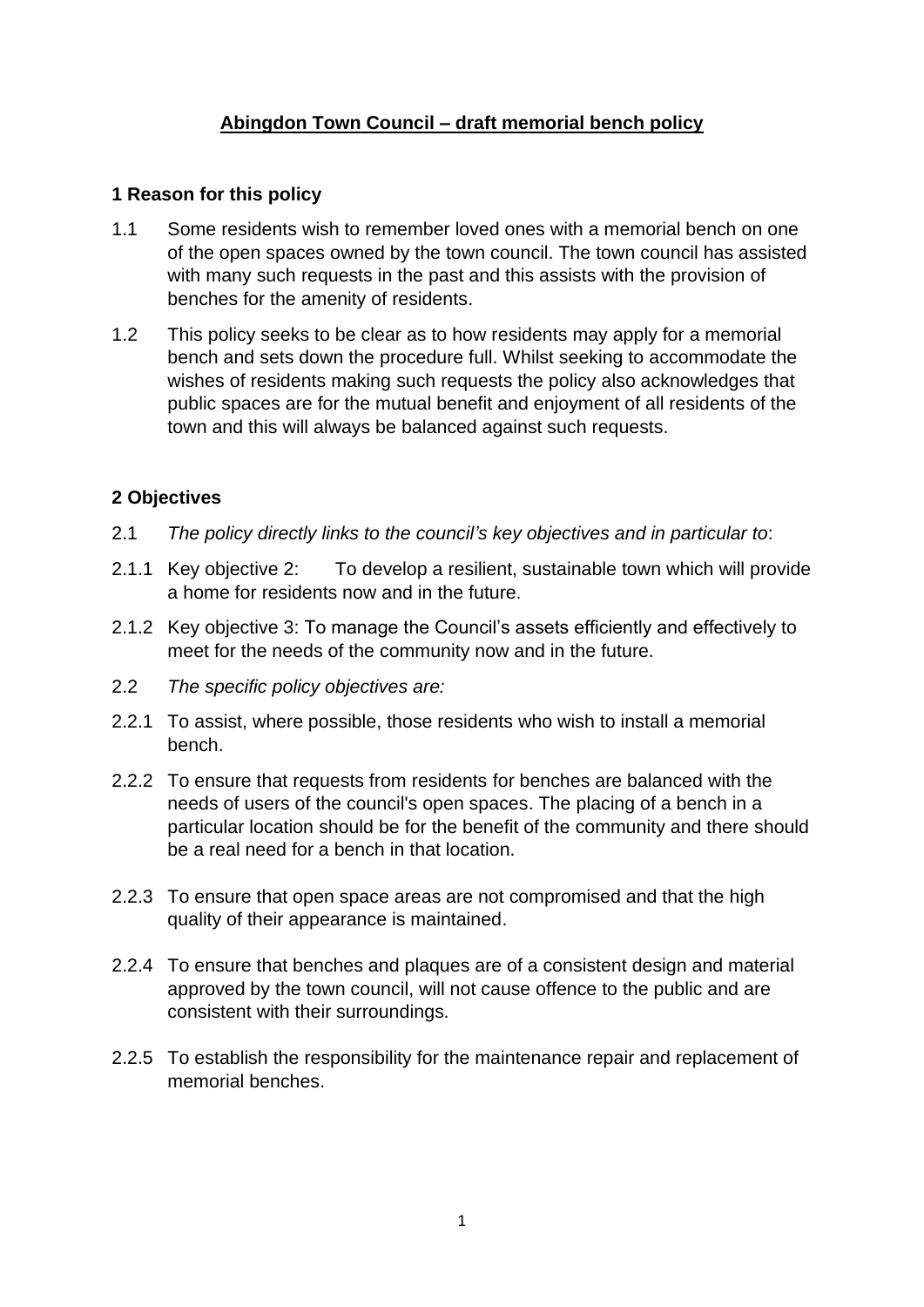# **3 Application Procedure**

- 3.1 All applications for memorial benches should be made using the official application form which can be download at [link]. If a paper copy of the application form is required, then this can be requested by telephoning the Town Council on 01235 522642.
- 3.2 All memorial benches must be paid for by the applicant before the installation commences.
- 3.3 Applications for a memorial bench cannot be guaranteed or reserved prior to the subject's death.
- 3.4 The Town Council will try to accommodate the wishes of the applicant regarding location of the memorial bench but this will not always be possible.
- 3.5 The memorial bench and plaque will be the property of the Town Council and the Town Council will ensure that it is repaired and maintained for a 15-year period.
- 3.6 Applications are determined by the Cemetery and Outdoor Services Supervisor. Should a request be refused then the Applicant has the right to request that the matter be referred to the relevant Town Council Committee for a decision and that decision will be final.
- 3.7 The Town Council reserves the right to remove or relocate memorial benches at any time and for whatever reason it deems necessary. Every effort will be made to contact the Applicant in either of these circumstances. Should it not be possible to relocate a memorial bench then the applicant will be refunded a sum based on how many years have elapsed since the bench was installed (rounded to the next whole year) compared with the 15-year life of the bench, e.g. if a bench is removed and not relocated following 5 years in place, then the applicant will be due a refund equal to the 10 remaining years, i.e. 10/15ths (2/3rds) of the original payment made.

# **4 Memorial Benches and Plaques**

- 4.1 The Town Council will attempt to accommodate the wishes of Applicants who request a memorial bench but may have to limit the number of benches in a particular open space. Should there already be enough benches in the open space of the Applicant's choice, the Applicant may be offered an alternative choice of location for a bench installation.
- 4.2 Benches must be of the type, material and colour specified by the Town Council. The Council currently specifies Glasdon recycled plastic benches.
- 4.3 Benches will be purchased directly from the supplier and installed by the Town Council. If the bench is to be placed on grass it will usually be fitted to a